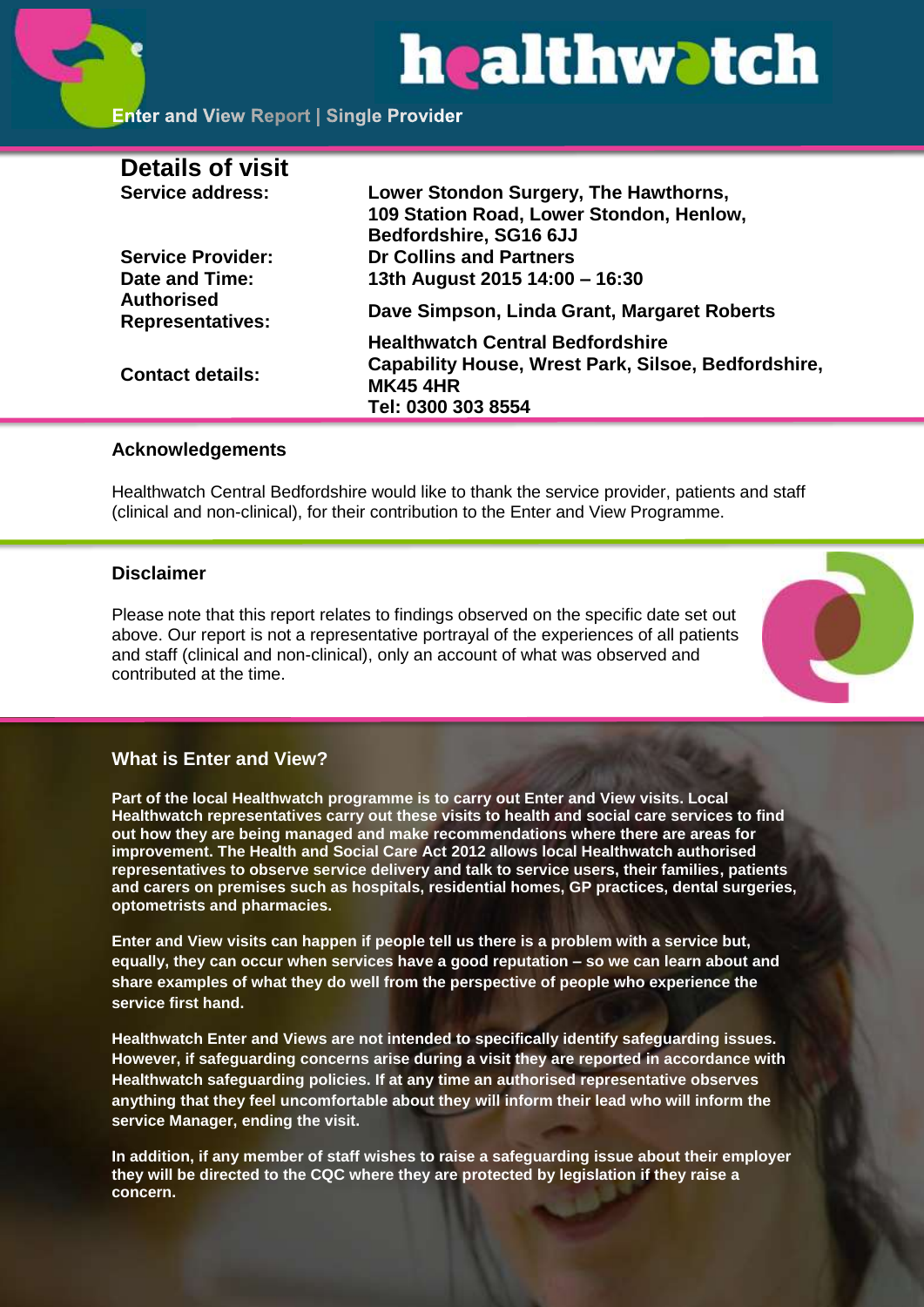# **Purpose of the visit**

- $\triangleright$  To engage with patients of GP Practices and understand how dignity is being respected;
- $\triangleright$  Identify examples of good working practice;
- $\triangleright$  Observe patients engaging with staff (clinical and non-clinical), and their surroundings.

# **Strategic drivers**

- Care Quality Commission dignity and wellbeing strategy.
- GP Surgeries are a Local Healthwatch priority.

# **Methodology**

This was an announced Enter and View Visit carried out at The Hawthorns Surgery site. A letter and posters announcing HWCB visit were previously sent to the practice. A questionnaire was also sent to the Practice Manager to complete prior to the visit.

Healthwatch Central Bedfordshire delivered copies of a questionnaire for patients to fill in, together with a 'response box', to post their completed questionnaires prior to HWCB's visit. The purpose was to minimise disruption and inconvenience to patients during the visit.

The Practice Manager had arranged 'booked slots' for HWCB representatives to talk to a GP and members of their administration and clinical staff. This was in addition to speaking to a member of the PPG who was in attendance. Unfortunately HWCB representatives were unable to engage with patients in the waiting area on the day of the visit, as it was a very 'quiet' afternoon and patients were not kept waiting long enough to engage with HWCB representatives. Representatives also undertook a tour of the premises to observe accessibility, including disabled access, the availability of patient information and condition of the building.



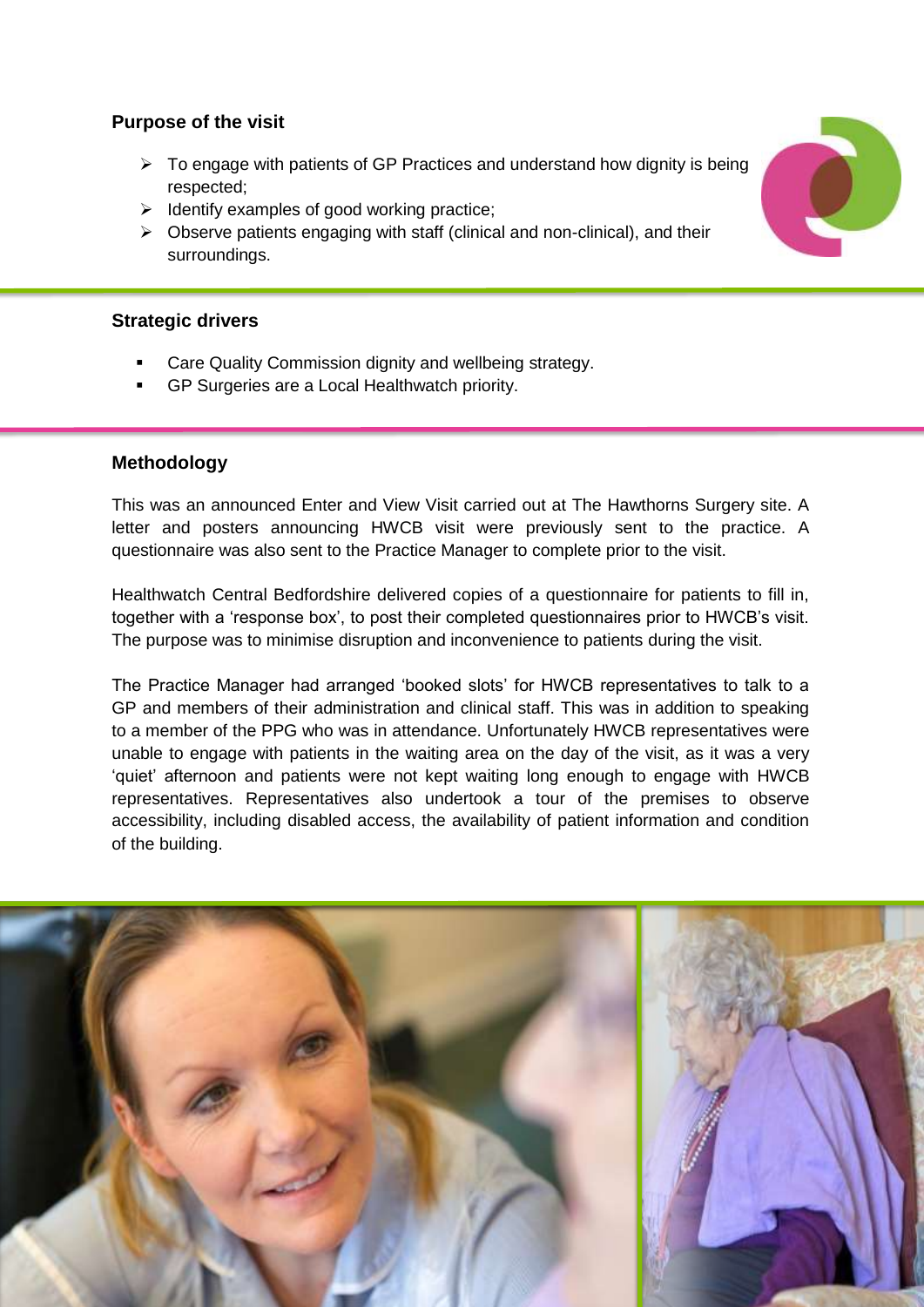# **Summary of findings**

The Hawthorns Surgery is a modern building (opened in 1990) on one level, serving residents of Lower Stondon. This surgery is one of the smaller GP Practices in the Central Bedfordshire area in which a small team work well together and clearly care for their patients.

Healthwatch Central Bedfordshire's representatives were made very welcome by the Practice Manager and all of her staff, who assisted the team as much as possible.

# **Results of visit**

#### **Staff**

The Practice has the following members of staff:

 Three GP partners; two male and one female, plus one female salaried GP; Two Practice Nurses; Two reception staff; Five other staff; Midwives (based at Shefford Health Centre); District Nurses (based at Shefford Health Centre); Health visitors (based at Shefford Health Centre); Physiotherapists (based at Shefford Health Centre).

# **Specialist Services provided**

 Phlebotomy; Ante-natal Clinic.

# **Surgery Hours**

| Monday          | $08:00 - 19:30$ |
|-----------------|-----------------|
| Tuesday         | $08:00 - 18:30$ |
| Wednesday       | $08:00 - 18:30$ |
| Thursday        | $08:00 - 18:30$ |
| Friday          | $07:15 - 18:30$ |
| Saturday/Sunday | Closed          |



#### **Results of visit**

#### **Environment**

The Hawthorns Surgery in Lower Stondon operates in a single-storey modern purpose built facility, with plenty of parking, including disabled parking and appropriate wheelchair access. There is good visible signage both inside and outside the building however, due to high hedges at the entrance to the lane from the main road 'The Hawthorns' sign board was partially obscured and easily missed.

The premises throughout are light and airy with an ambient temperature. A large reception/waiting area contains a reception desk and a 'SystmOne' terminal which patients may use to record their arrival. Patients are notified when they are due to go for their appointment by the relevant GP or nurse coming to the waiting area to call for them.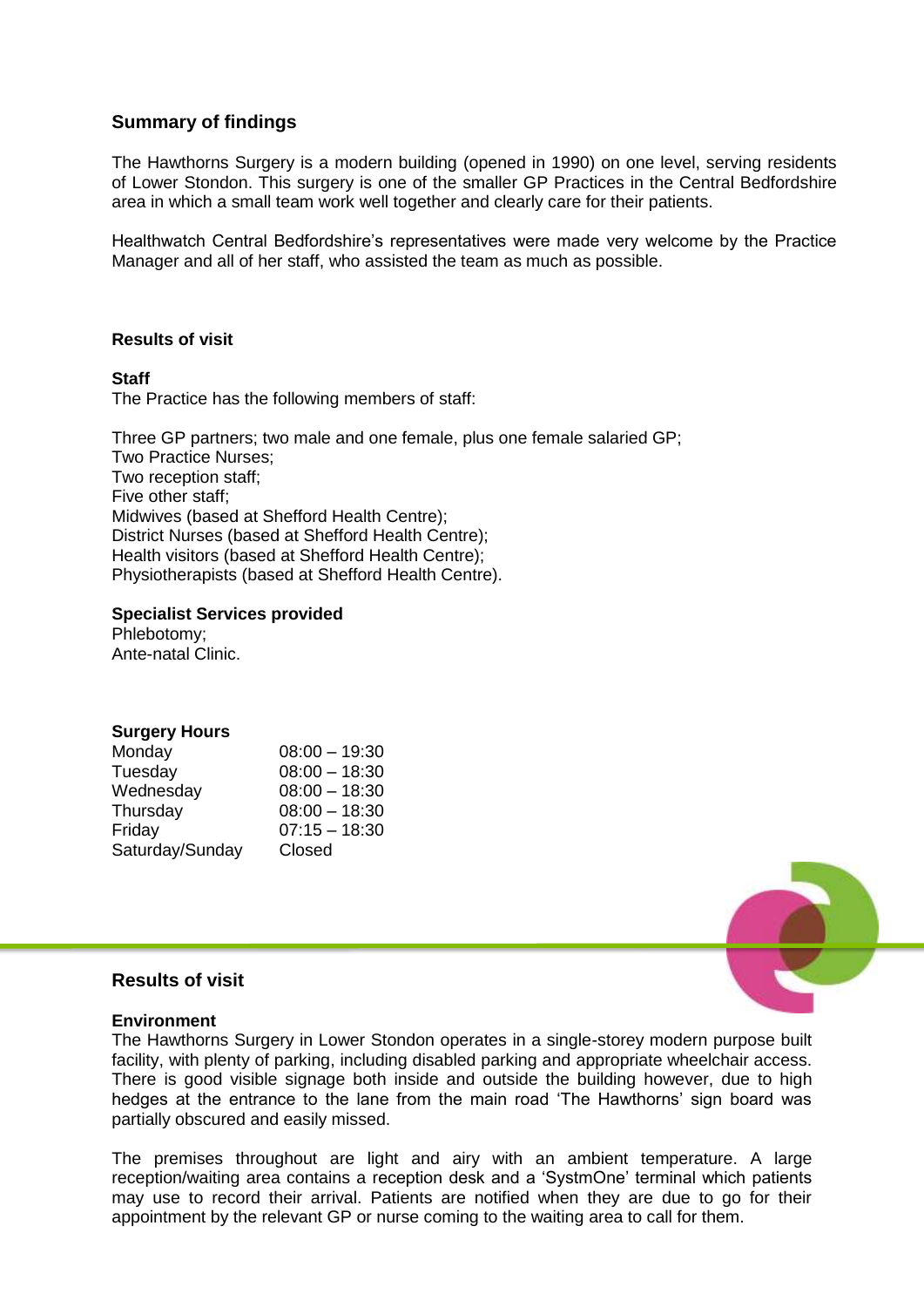Other observations included:

- Clear signs to rooms, opening hours and toilets;
- A good range of literature available to patients;
- **PPG** Information displayed;
- **Equipped with disabled toilet;**
- Hand sanitisers available on the reception desk:
- A bell on the counter to inform reception of your arrival;
- Friendly and approachable reception staff;
- **Electronic booking system at suitable height for patients;**
- **Water and tissues were available on request from the receptionist:**
- **Hearing Loop available;**
- **HWCB** posters were displayed in the waiting room.
- NHS Friends & Family Test response box present, but no pens available.
- **•** Complaints information was not displayed
- Names and photographs of GP's were not displayed;
- **Breastfeeding and baby changing facilities were not apparent.**

#### **Car Parking**

This modern surgery has what appears to be ample parking for both patients, including disabled bays, and for staff. The disabled bays are adjacent to the entrance; staff parking is to the rear of the building.

#### **Patient Information**

The surgery has a good and varied selection of leaflets available for patients displayed in racks and on a table in the waiting area and on a Community Noticeboard. The Practice website also contains general patient information. The surgery operates a Facebook page and a Twitter account, although HWCB representatives' research showed that neither had been updated since December 2014. A Practice Newsletter was referred to however the only one seen by HWCB representatives was on the website and is dated Autumn 2014.

#### **Registration at the Practice(s)**

HWCB representatives were advised by the Practice Manager that patients can register at the surgery by personally visiting the Practice, or by downloading forms from the website and emailing them to the Practice.

The Practice operates a policy whereby people can make an appointment prior to registration and the Practice also operates a temporary residents policy, particularly in light of the large influx of workers presently engaged in the housebuilding industry in the area.

A Practice leaflet is made available to patients on registration.

# **Patient Participation Group (PPG)**

The Practice operates a PPG which meets bi-monthly (3-monthly in the summer). The Practice Manager confirmed that the group provides very useful feedback; the average age range is 45 – 75. At the time of the visit, HWCB representatives were advised that the group consists of eight regular members, three male and five female. The group is very active and helps with fundraising and also manages a stall at the local school's Christmas Fayre.

The PPG is advertised on the surgery website, on Facebook, in the waiting room and in the Practice's newsletter. Staff indicated that it is difficult to recruit to the PPG and more young people were needed.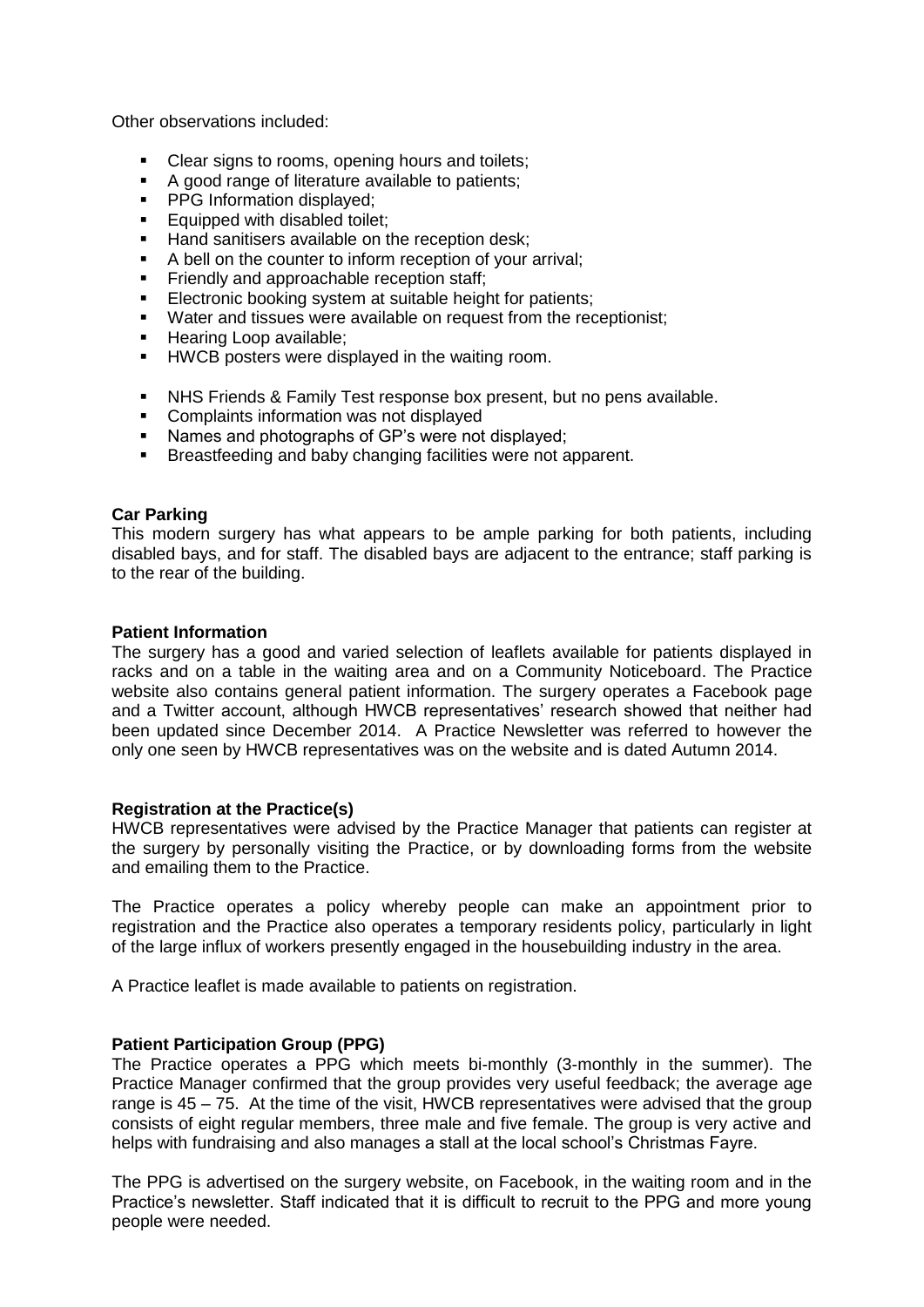#### **Patient Consultation**

The Practice gains feedback from patients from main sources listed below:

- **GP Survey.**
- **Patient comments/suggestions directly to the Practice in the Suggestions Box.**
- **Results of the Friends and Family Test.**
- Facebook and Twitter feedback.

Any issues identified from these areas are discussed with the PPG at the next meeting. The Practice has also had discussions with the PPG over appointment availability within the Practice.

HWCB representatives were advised that the PPG felt that the surgery did not always have enough pre-bookable appointments available. To address these concerns the Practice subsequently set up a system in which appointments will always be available to book, up to thirteen weeks ahead, which helps patients who have regular appointments and also the patients who need to see the nurse for appointments such as INR or regular injections. The surgery has employed another GP to improve the availability of appointments. All four doctors now have appointments available to book up to thirteen weeks ahead'. (Extract from 2014/15 Patient Participation Enhanced Service – Reporting Template)

#### **Appointments System**

The Practice Manager confirmed that patients can book appointments in person, on the telephone or on line, Monday to Friday. Some early morning and late evening appointments are available on certain days as detailed above.

Emergency appointments are available from 12:00 daily and late appointments with the Practice Nurse are available on Mondays.

The Practice operates a text reminder service for appointments 48 hours prior to appointment time and this has contributed to the reduction in DNAs (Did Not Attend) to 2.6%. Home visits are mostly for housebound patients and palliative care patients; the duty doctor will decide whether a home visit is required.

HWCB representatives were advised that appointments times are allocated for 10 minutes although one of the four GPs has 15 minute appointments.

#### **Out of Hours Care**

Out of hours care in Stondon is provided by M-Doc based at Biggleswade Hospital. The Practice relay information about this service to patients via the practice leaflet, on their website and in their Newsletter

#### **Medication & Prescriptions**

The Dispensary is based in the Practice and is open during these hours;

| Monday    | $08.00 - 13.00$ and $16.00 - 19.30$ |
|-----------|-------------------------------------|
| Tuesday   | $08.00 - 13:00$ and $16:00 - 18:30$ |
| Wednesday | $08.00 - 18:30$                     |
| Thursday  | $08.00 - 13:00$ and $15:30 - 18:30$ |
| Friday    | $07.30 - 13:00$ and $14:00 - 18:30$ |

Dispensing medications depends on individual circumstances and patients can order repeat prescriptions on line or in person. Repeat prescriptions are available in 48 hours.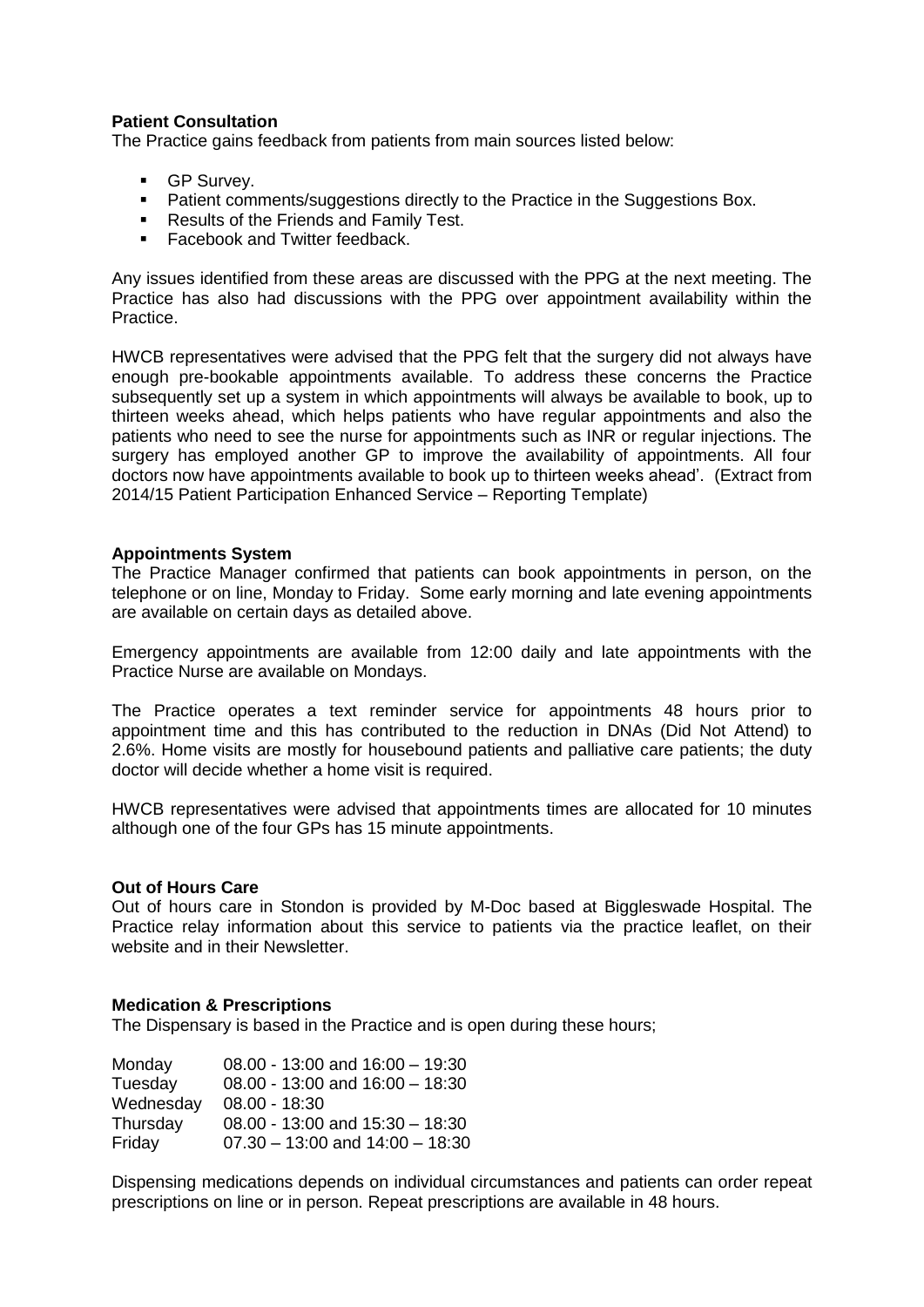HWCB representatives were advised by the Practice Manager and several members of staff that since the opening of an independent pharmacy close by in the village, they have had to curtail the delivery service they previously offered to many of their 'less mobile' patients.

In addition, there is very limited parking available at this pharmacy and feedback from patients and staff has indicated that the service provided is of poor quality and is causing problems (i.e. wrong medication, wrong dosage.)

# **Patient Questionnaire Results**

The Practice currently has 5,293 patients registered. A total of 10 survey questionnaires were completed during the preceding two weeks.

Results of the questionnaires completed at the Practice were as follows:

- 1. 60& of patients recalled receiving a practice leaflet when registering at the surgery, the remaining 40% couldn't remember;
- 2. 90% of patients said they found it easy to register at the Practice;
- 3. 50% of patients who completed the questionnaire confirmed they were aware the Practice(s) has a PPG and 50% answered that they did not know if the Practice had a PPG;
- 4. None of the patients who completed the questionnaire was a member of the PPG;
- 5. 44% of patients who responded to the survey booked their appointments by telephone, 39% booked in person and only 17% booked online;
- 6. The majority of patients were aware that late appointments were available for booking;
- 7. 70% of patients who completed the questionnaire felt they could access an appointment when they needed one however, 30% felt they could not get the appointment they needed, and 13% gave other qualifying responses;
- 8. 70% of the patients who completed the questionnaire confirmed they received a text reminder about their appointment, 10% said no, with 20% indicating they did not have a mobile phone;
- 9. 70% of patients spoken to and who completed the questionnaire confirmed they were given a choice of health professional when booking the appointment;
- 10. 90% of patients who completed the questionnaire were aware of the Practice opening times;
- 11. A range of responses was given to the question regarding what to do if 'out of hours' care is needed; the most popular response was to ring the surgery out of hours number and as many said they would ring 111;
- 12. 90% of patients answered positively to the question whether they feel they have enough time with the GP to discuss their issues;
- 13. 90% of patients felt that the GP listened to their concerns and considered their opinion;
- 14. 90% of patients found the staff at the Practice helpful and understanding;
- 15. 90% of patients would recommend the Practice to other people; a very small percentage said they would not and 10% were 'unsure'
- 16. Only 50% of patients who responded were aware the Practice has a complaints policy and knew how to complain; 50% did not know.

# **Interaction between Patients and Staff**

HWCB representatives observed members of staff both clinical and administrative speaking to patients. All interactions witnessed were conducted in a professional but friendly manner. Representatives also briefly met the Midwife (based at the Shefford Health Centre) who was visiting and seeing patients and noted the same standard of professionalism and courtesy.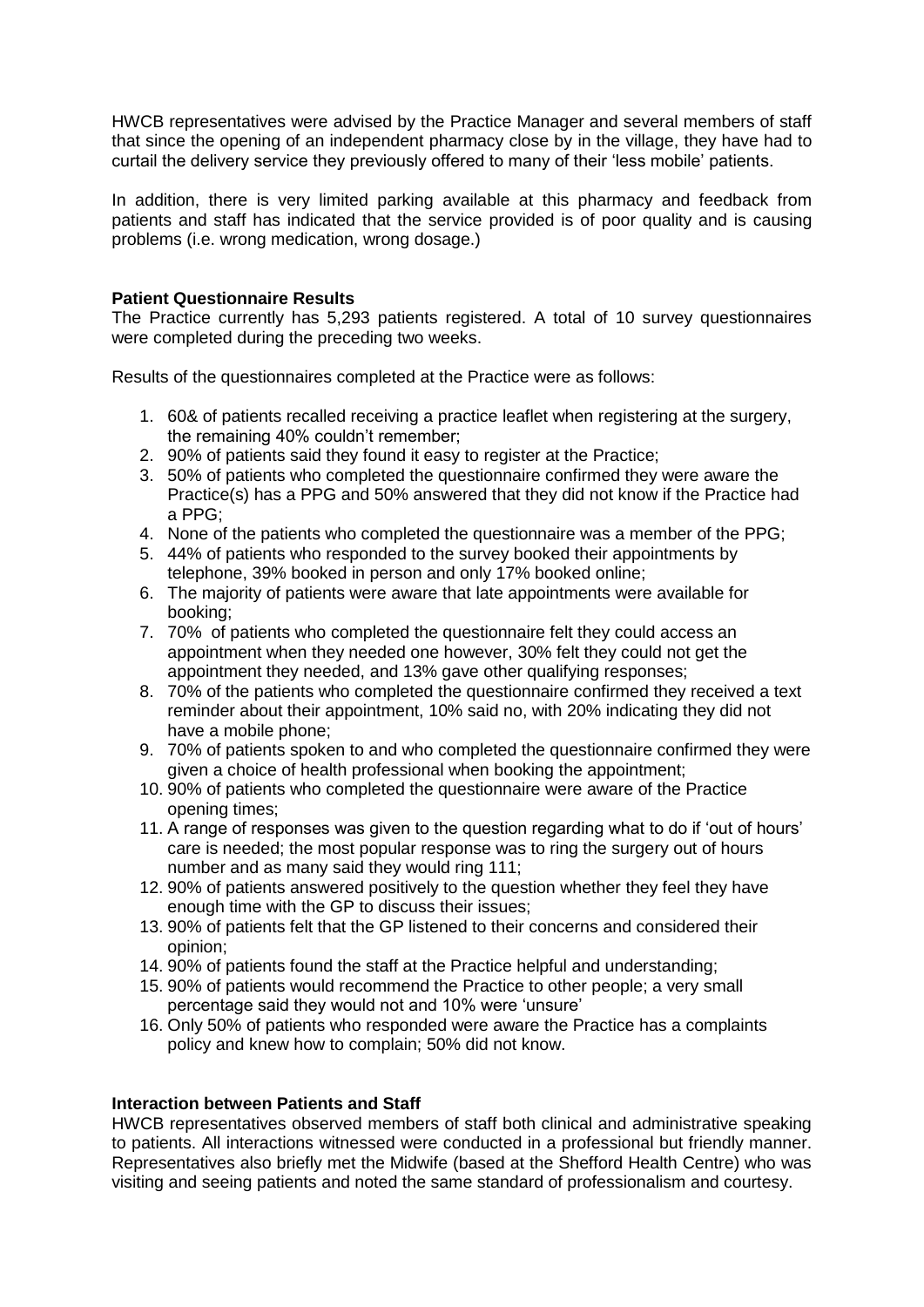#### **Clinical and non-clinical staff**

All members of staff seen and spoken to during the visit were friendly and helpful to the representatives and to the patients they were observed interacting with. This included both clinical and non-clinical staff. Staff spoken to during the visit explained that they liked working at the Practice and felt the service provided at the Practice was good.

The majority of staff when asked how they felt about working at the practice responded with; '*I love working her'*. The majority of staff also felt supported in their work and indicated there was '*adequate'* numbers of staff available, '*We work well as a team, and cover each other when needed'* and that '*the balance of skills is right'.*

All staff confirmed they attend various training courses for their role, including in-house training and GP training. One staff member confirmed, *'I have been very well supported and have been encouraged and able to learn new skills'*. However, one staff member felt that the external training on offer is very expensive and that there was '*a lack of Locality, CCG and PLZ training*,' also that '*there needs to be Equality & Diversity training'*

When staff were asked if there were any changes they would like to make at the Practice, comments ranged from; '*Longer GP appointments'* and *'I'd like a proper chair for patients when having their bloods taken,'* and *'more time with my patients'*, to *'a better appointment system with the Lister Hospital, sometimes they take too long'*. However, all agreed that the patients are very well looked after and they strive to work with their patients to give the best possible service.

#### **Concerns/Complaints Procedure**

The Practice Manager informed representatives that the Practice has a complaints procedure, a copy of which was given to representatives. A Patient Complaint Form will be given to a patient who has a concern about the service received. The patient would need to either complete the form or write directly to the Practice Manager.

Some staff appeared less well informed about the Practice's complaints process/policy and most stated that they would try to resolve the matter informally at first. Others were unclear about the procedure and would simply tell the patient to put their complaint in writing, speak to the receptionist/Practice Manager or direct them to the Practice website.

#### **Additional Findings**

HWCB representatives were informed by a member of staff that the Practice is under increasing financial pressures due to the changes made to GPES (General Practice Extraction Service) and CQRS (Calculating Quality Reporting Service) which leads to delayed payments of invoices.

Representatives were also informed that the MSK (Musculoskeletal) Service run by Circle Health is '*inefficient*, with *'some referrals 'bouncing' and long delays.'*

HWCB representatives were pleased to note that the Practice has responded positively to Healthwatch Central Bedfordshire's 'Mystery Shopper Report' 'Investigating the Complaints Process – General Practice'. The Practice had previously met two of the five measures and now meets all five measures.

# **General comments received from patients included**:

*'Just registered as a new patient so I have no experience of these last questions!' 'Excellent – staff always helpful and able to get appointments for myself and my children. A\* service'*

*'No complaints at all!'*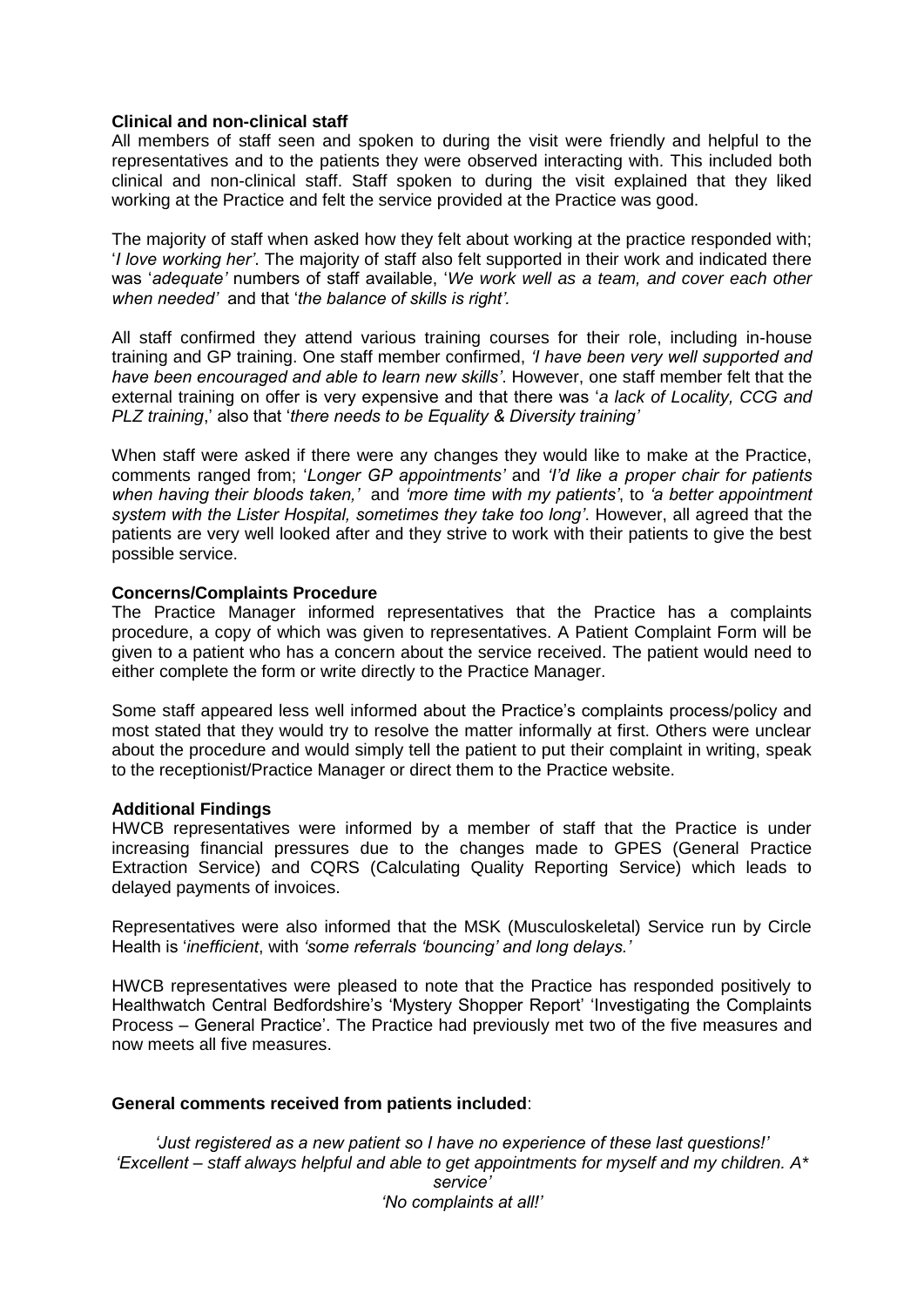*'I like this doctors. They are friendly. I can get appointments. They have always looked after me through a few issues I have had.' 'I don't like the NHS policy on where I can or can't collect my prescription. I used to collect it from the surgery dispensary, now I have to go elsewhere. I don't like it.'*

# **Recommendations**

Healthwatch Central Bedfordshire recommends that as part of their regular training, all staff, clinical and administrative, should have additional training to ensure that they fully understand both the Complaints Policy and the Complaints Procedure.

HWCB would also recommend that staff training is reviewed to ensure all staff are able to take up the training offered and to be aware of staff suggestions for training requirements.

HWCB recommends that, as the Practice refers to a Newsletter, Twitter account and Facebook page, that these be updated on a regular basis to ensure they are current.

Finally, Healthwatch Central Bedfordshire recommends that this report is shared with the patients and staff (clinical and non-clinical) of the Practice and to advise that if they should wish to contribute any additional comments about the report, to contact Healthwatch Central Bedfordshire direct.